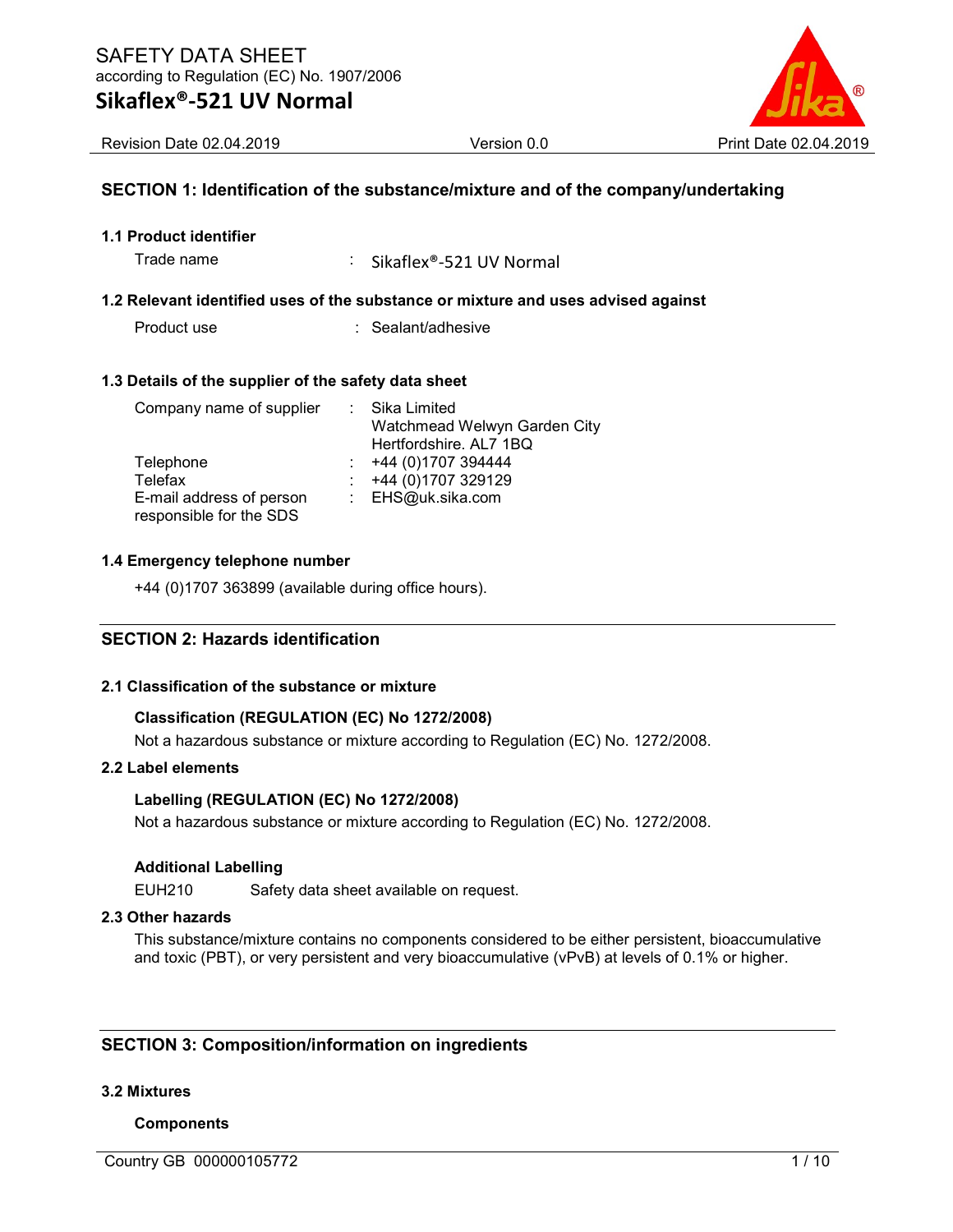# Sikaflex®-521 UV Normal

Revision Date 02.04.2019 Version 0.0 Version 0.0 Print Date 02.04.2019

| Chemical name                                                                   | CAS-No.<br>EC-No.<br><b>Registration number</b>                            | Classification             | Concentration<br>(% w/w) |
|---------------------------------------------------------------------------------|----------------------------------------------------------------------------|----------------------------|--------------------------|
| Hydrocarbons, C13-C23, n-<br>alkanes, isoalkanes, cyclics, <<br>0.03% aromatics | Not Assigned<br>932-078-5<br>265-148-2<br>01-2119552497-29-<br><b>XXXX</b> | Asp. Tox. 1; H304          | $>= 2.5 - 5$             |
| Urea, N, N"-(methylenedi-4, 1-<br>phenylene)bis[N'-butyl-                       | 77703-56-1<br>416-600-4<br>01-0000016345-72-<br><b>XXXX</b>                | Aquatic Chronic 4;<br>H413 | $>= 2.5 - 5.5$           |

### SECTION 4: First aid measures

#### 4.1 Description of first aid measures

| General advice                                                  |   | No hazards which require special first aid measures.                                                                                                                            |
|-----------------------------------------------------------------|---|---------------------------------------------------------------------------------------------------------------------------------------------------------------------------------|
| If inhaled                                                      |   | Move to fresh air.                                                                                                                                                              |
| In case of skin contact                                         | t | Take off contaminated clothing and shoes immediately.<br>Wash off with soap and plenty of water.                                                                                |
| In case of eye contact                                          |   | Remove contact lenses.<br>Keep eye wide open while rinsing.                                                                                                                     |
| If swallowed                                                    |   | Do not induce vomiting without medical advice.<br>Rinse mouth with water.<br>Do not give milk or alcoholic beverages.<br>Never give anything by mouth to an unconscious person. |
| 4.2 Most important symptoms and effects, both acute and delayed |   |                                                                                                                                                                                 |
| Symptoms                                                        |   | See Section 11 for more detailed information on health effects<br>and symptoms.                                                                                                 |
| <b>Risks</b>                                                    |   | No known significant effects or hazards.                                                                                                                                        |
|                                                                 |   | 4.3 Indication of any immediate medical attention and special treatment needed                                                                                                  |
| Treatment                                                       |   | Treat symptomatically.                                                                                                                                                          |
| <b>SECTION 5: Firefighting measures</b>                         |   |                                                                                                                                                                                 |
| 5.1 Extinguishing media                                         |   |                                                                                                                                                                                 |
| Suitable extinguishing media                                    | ÷ | Use extinguishing measures that are appropriate to local cir-<br>cumstances and the surrounding environment.                                                                    |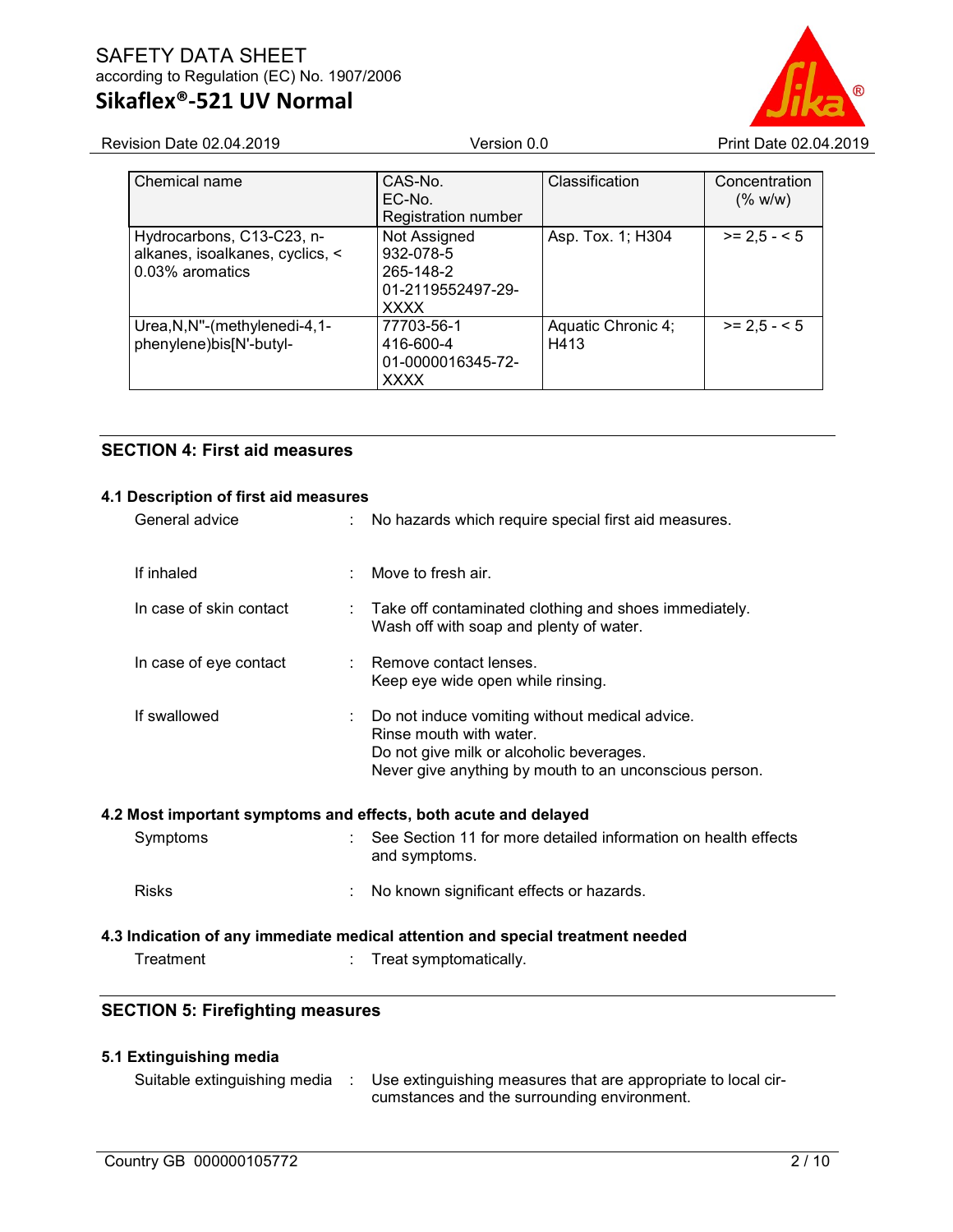### Sikaflex®-521 UV Normal



| Revision Date 02.04.2019                                  | Version 0.0                                                                                                                                           | Print Date 02.04.2019 |  |  |
|-----------------------------------------------------------|-------------------------------------------------------------------------------------------------------------------------------------------------------|-----------------------|--|--|
| 5.2 Special hazards arising from the substance or mixture |                                                                                                                                                       |                       |  |  |
| ucts                                                      | Hazardous combustion prod- : No hazardous combustion products are known                                                                               |                       |  |  |
| 5.3 Advice for firefighters                               |                                                                                                                                                       |                       |  |  |
| for firefighters                                          | Special protective equipment : In the event of fire, wear self-contained breathing apparatus.                                                         |                       |  |  |
| Further information                                       | Standard procedure for chemical fires.                                                                                                                |                       |  |  |
| <b>SECTION 6: Accidental release measures</b>             |                                                                                                                                                       |                       |  |  |
|                                                           | 6.1 Personal precautions, protective equipment and emergency procedures                                                                               |                       |  |  |
| Personal precautions<br>÷.                                | For personal protection see section 8.                                                                                                                |                       |  |  |
| <b>6.2 Environmental precautions</b>                      |                                                                                                                                                       |                       |  |  |
| Environmental precautions<br>÷                            | No special environmental precautions required.                                                                                                        |                       |  |  |
| 6.3 Methods and material for containment and cleaning up  |                                                                                                                                                       |                       |  |  |
| Methods for cleaning up                                   | Wipe up with absorbent material (e.g. cloth, fleece).<br>Keep in suitable, closed containers for disposal.                                            |                       |  |  |
| 6.4 Reference to other sections                           |                                                                                                                                                       |                       |  |  |
| For personal protection see section 8.                    |                                                                                                                                                       |                       |  |  |
| <b>SECTION 7: Handling and storage</b>                    |                                                                                                                                                       |                       |  |  |
| 7.1 Precautions for safe handling                         |                                                                                                                                                       |                       |  |  |
| Advice on safe handling<br>÷                              | For personal protection see section 8.<br>No special handling advice required.<br>Follow standard hygiene measures when handling chemical<br>products |                       |  |  |

Advice on protection against : Normal measures for preventive fire protection. fire and explosion

Hygiene measures : When using do not eat or drink. When using do not smoke.

### 7.2 Conditions for safe storage, including any incompatibilities

| Requirements for storage<br>areas and containers | Keep container tightly closed in a dry and well-ventilated<br>place. Store in accordance with local regulations. |
|--------------------------------------------------|------------------------------------------------------------------------------------------------------------------|
| Advice on common storage                         | : No special restrictions on storage with other products.                                                        |
| Further information on stor-<br>age stability    | : No decomposition if stored and applied as directed.                                                            |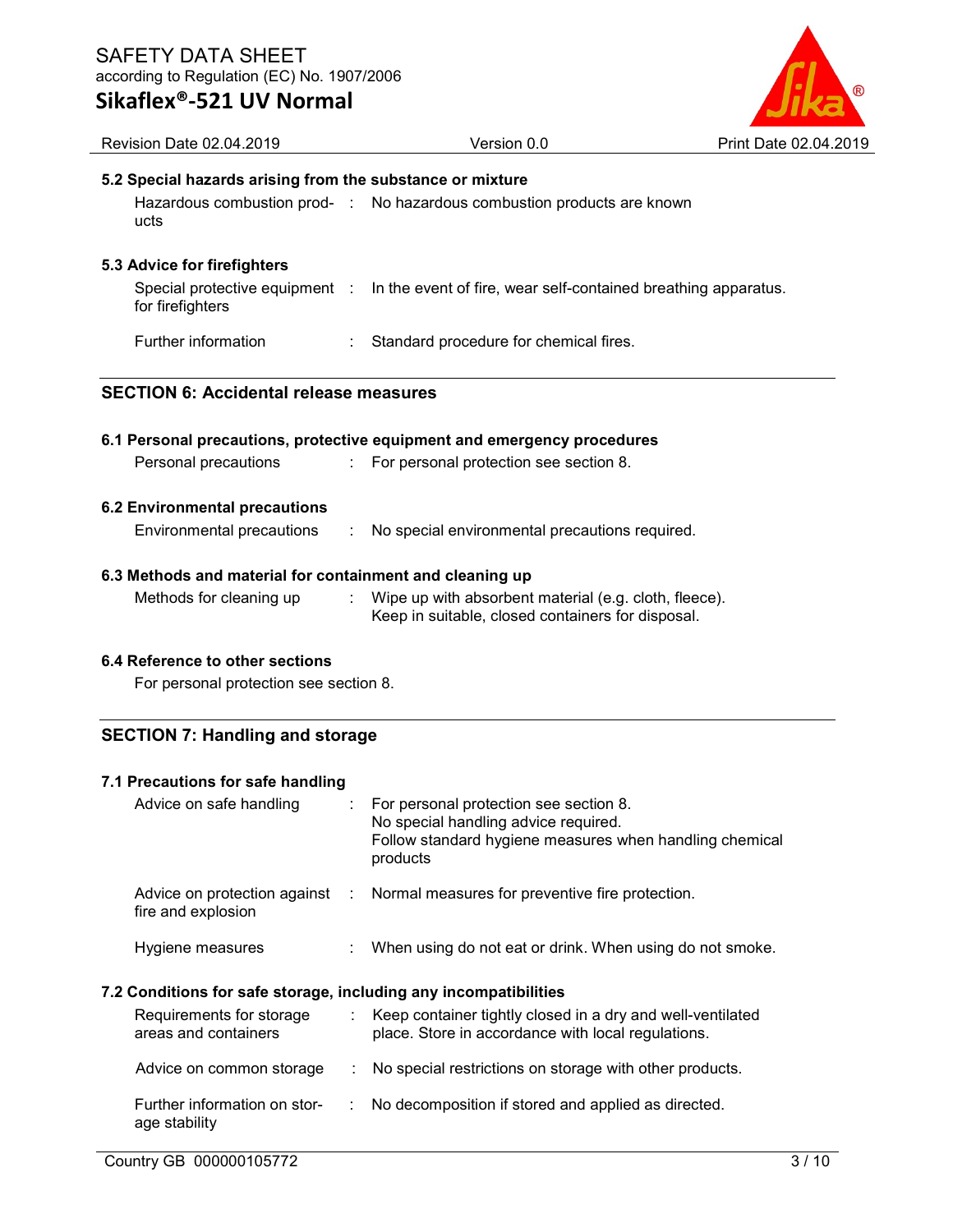# Sikaflex®-521 UV Normal



Revision Date 02.04.2019 Version 0.0 Version 0.0 Print Date 02.04.2019

#### 7.3 Specific end use(s)

Specific use(s) : Consult most current local Product Data Sheet prior to any use.

#### SECTION 8: Exposure controls/personal protection

#### 8.1 Control parameters

Contains no substances with occupational exposure limit values.

#### 8.2 Exposure controls

| Personal protective equipment          |                                                                                                                                                                                                                   |  |  |
|----------------------------------------|-------------------------------------------------------------------------------------------------------------------------------------------------------------------------------------------------------------------|--|--|
| Eye protection                         | Safety glasses                                                                                                                                                                                                    |  |  |
| Hand protection                        | : Chemical-resistant, impervious gloves complying with an ap-<br>proved standard must be worn at all times when handling<br>chemical products. Reference number EN 374. Follow manu-<br>facturer specifications.  |  |  |
|                                        | Butyl rubber/nitrile rubber gloves (0,4 mm)<br>Recommended: Butyl rubber/nitrile rubber gloves.                                                                                                                   |  |  |
| Skin and body protection<br>t.         | Protective clothing (e.g. Safety shoes acc. to EN ISO 20345,<br>long-sleeved working clothing, long trousers). Rubber aprons<br>and protective boots are additionaly recommended for mixing<br>and stirring work. |  |  |
| Respiratory protection                 | : No special measures required.                                                                                                                                                                                   |  |  |
| <b>Environmental exposure controls</b> |                                                                                                                                                                                                                   |  |  |
| General advice                         | : No special environmental precautions required.                                                                                                                                                                  |  |  |

### SECTION 9: Physical and chemical properties

#### 9.1 Information on basic physical and chemical properties

| Appearance                                                  |    | paste             |
|-------------------------------------------------------------|----|-------------------|
| Colour                                                      |    | various           |
| Odour                                                       | ÷. | slight            |
| Odour Threshold                                             |    | No data available |
| рH                                                          |    | Not applicable    |
| Melting point/range / Freezing : No data available<br>point |    |                   |
| Boiling point/boiling range                                 |    | No data available |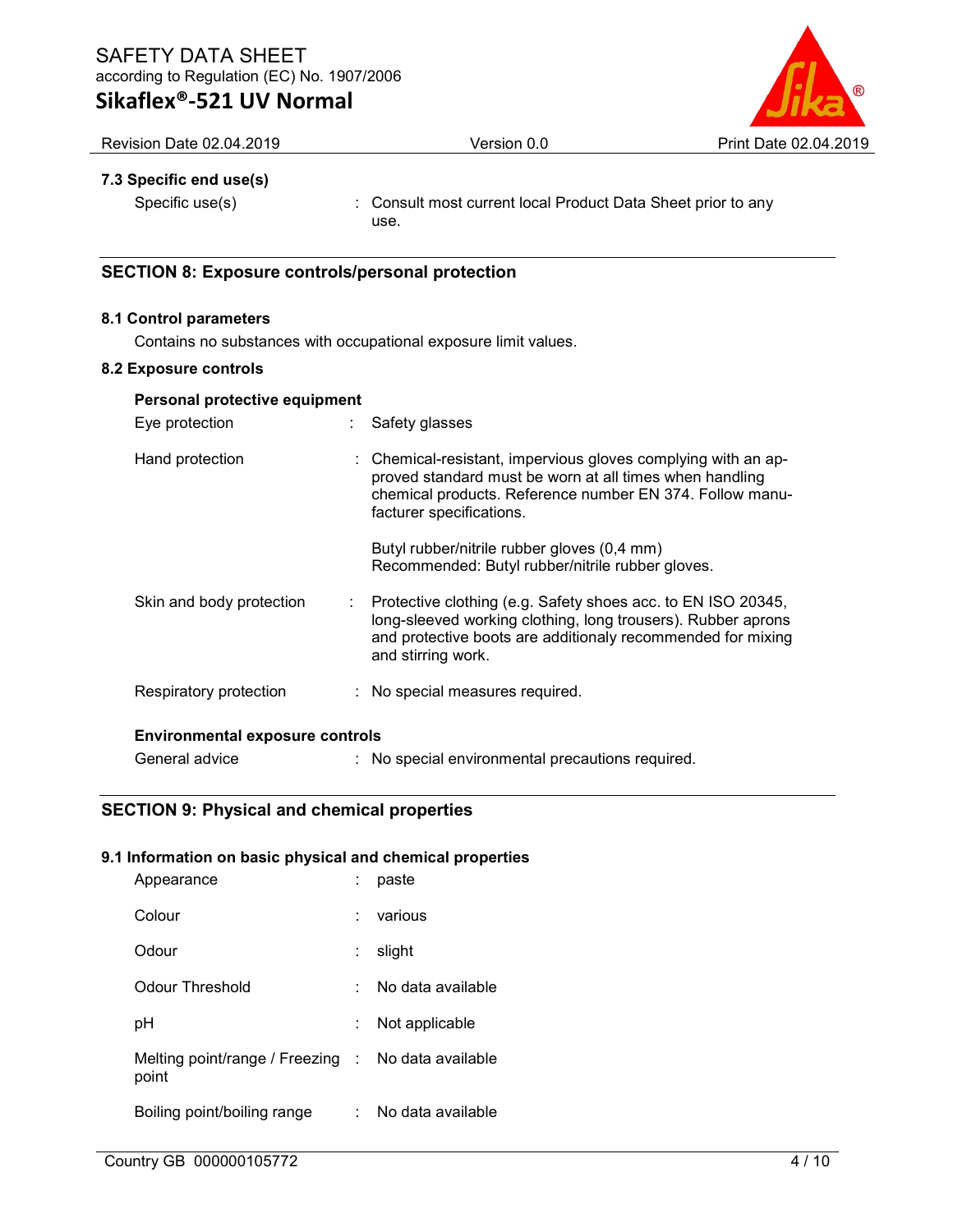# Sikaflex®-521 UV Normal



| <b>Revision Date 02.04.2019</b>                     |                     | Version 0.0                   | Print Date 02.04.2019 |
|-----------------------------------------------------|---------------------|-------------------------------|-----------------------|
| Flash point                                         | ÷.                  | >101 °C<br>Method: closed cup |                       |
| Evaporation rate                                    |                     | No data available             |                       |
| Flammability (solid, gas)                           | ÷                   | No data available             |                       |
| Upper explosion limit / Upper<br>flammability limit | $\mathcal{L}^{\pm}$ | No data available             |                       |
| Lower explosion limit / Lower<br>flammability limit | $\mathbb{R}^n$      | No data available             |                       |
| Vapour pressure                                     | ÷.                  | 0,01 hPa                      |                       |
| Relative vapour density                             |                     | No data available             |                       |
| Density                                             |                     | ca. 1,40 g/cm3 (20 °C)        |                       |
| Solubility(ies)<br>Water solubility                 | ÷                   | insoluble                     |                       |
| Solubility in other solvents                        | $\mathcal{L}$       | No data available             |                       |
| Partition coefficient: n-<br>octanol/water          | ÷                   | No data available             |                       |
| Auto-ignition temperature                           | ÷                   | No data available             |                       |
| Decomposition temperature                           | ÷                   | No data available             |                       |
| Viscosity<br>Viscosity, dynamic                     | ÷                   | Not applicable                |                       |
| Viscosity, kinematic                                | ÷                   | Not applicable                |                       |
| <b>Explosive properties</b>                         | ÷                   | No data available             |                       |
| Oxidizing properties                                |                     | No data available             |                       |
|                                                     |                     |                               |                       |

### 9.2 Other information

No data available

### SECTION 10: Stability and reactivity

#### 10.1 Reactivity

No dangerous reaction known under conditions of normal use.

#### 10.2 Chemical stability

The product is chemically stable.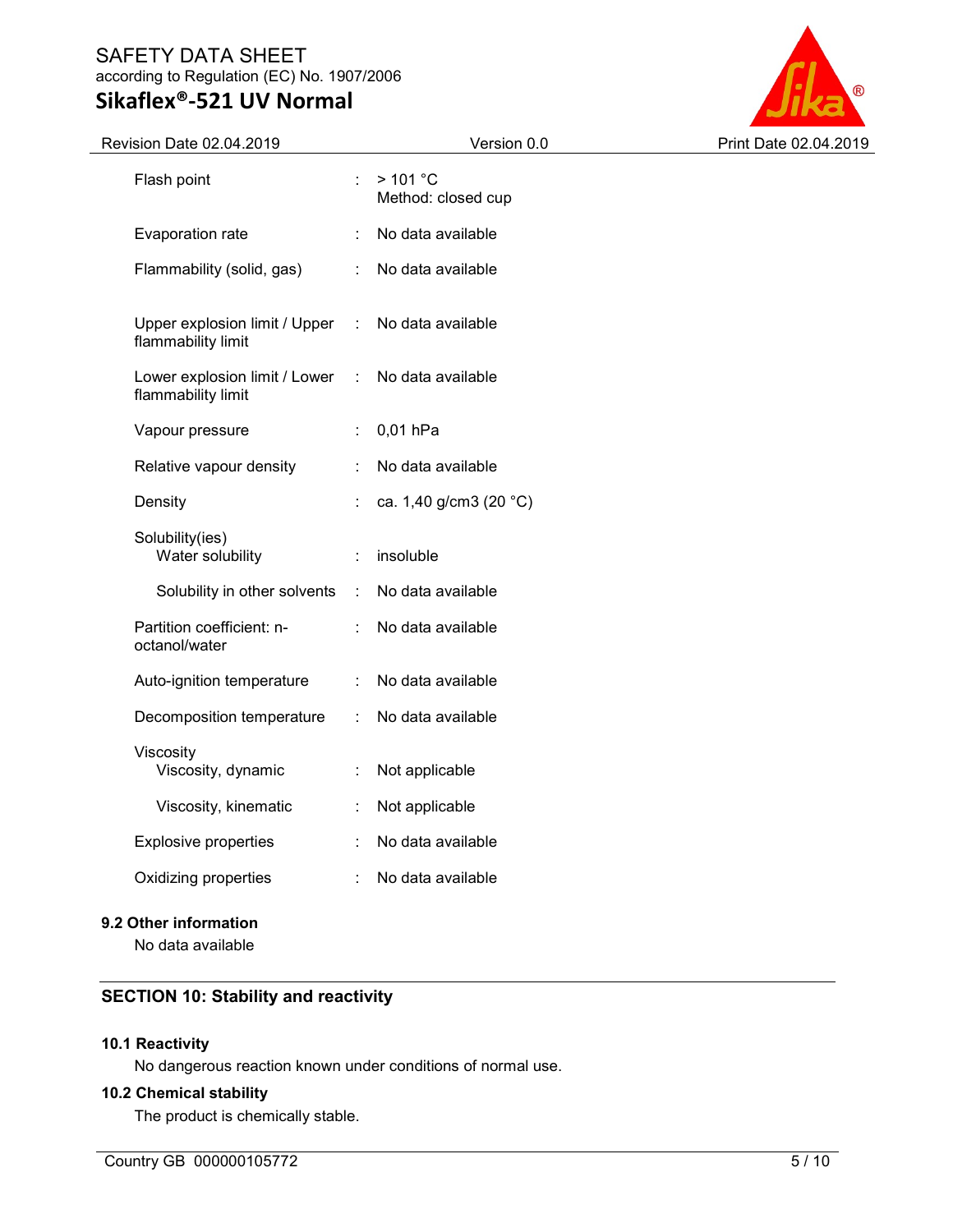# Sikaflex®-521 UV Normal



# Revision Date 02.04.2019 Version 0.0 Print Date 02.04.2019 10.3 Possibility of hazardous reactions Hazardous reactions : No hazards to be specially mentioned. 10.4 Conditions to avoid Conditions to avoid : No data available 10.5 Incompatible materials Materials to avoid : No data available 10.6 Hazardous decomposition products No decomposition if stored and applied as directed. SECTION 11: Toxicological information 11.1 Information on toxicological effects Acute toxicity Not classified based on available information. Skin corrosion/irritation Not classified based on available information. Serious eye damage/eye irritation Not classified based on available information. Respiratory or skin sensitisation Skin sensitisation Not classified based on available information. Respiratory sensitisation Not classified based on available information. Product: Result : Does not cause skin sensitisation. Remarks : Information given is based on tests on the mixture itself. Germ cell mutagenicity Not classified based on available information. **Carcinogenicity** Not classified based on available information. Reproductive toxicity Not classified based on available information. STOT - single exposure Not classified based on available information. STOT - repeated exposure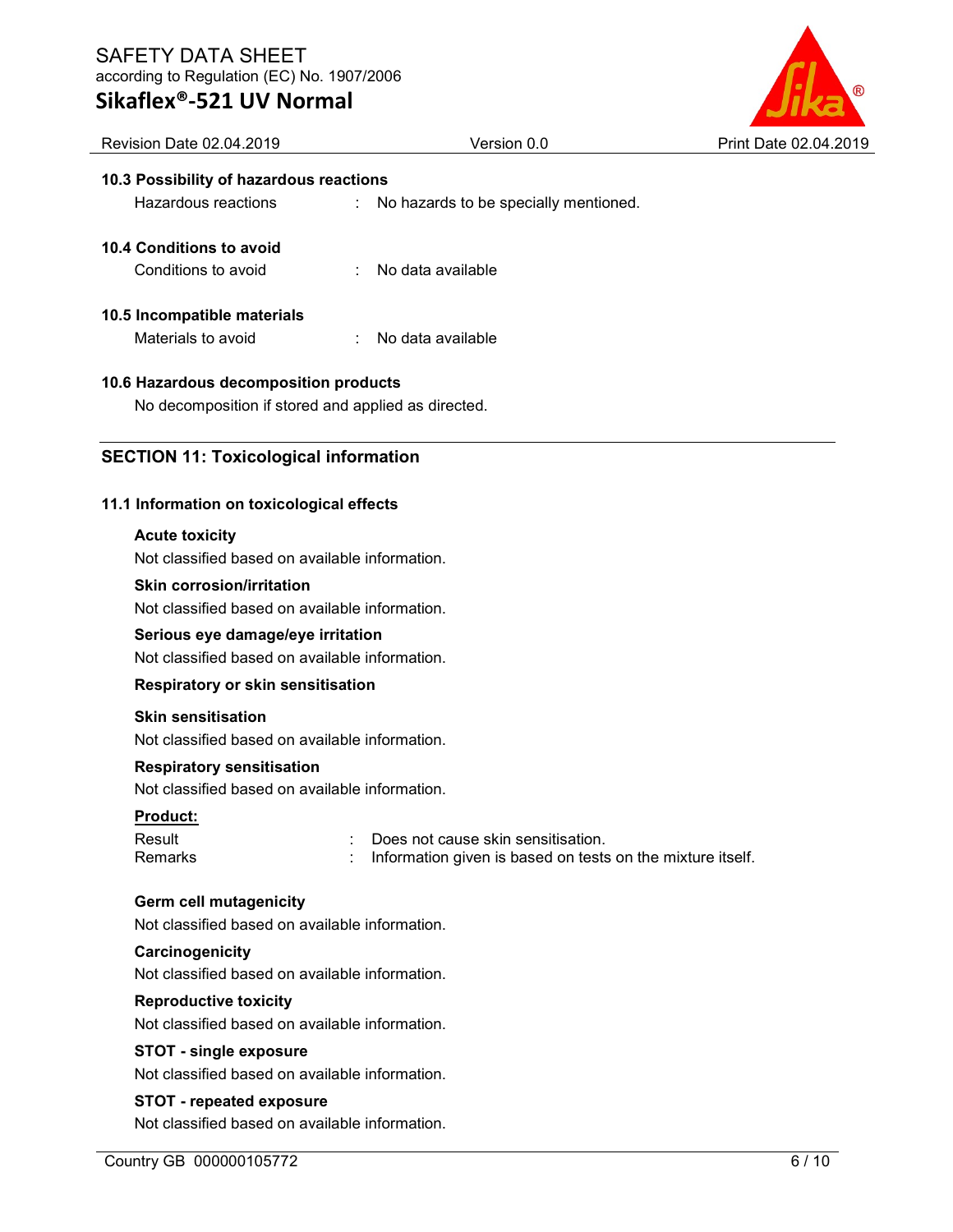## Sikaflex®-521 UV Normal

Revision Date 02.04.2019 Version 0.0 Print Date 02.04.2019

#### Aspiration toxicity

Not classified based on available information.

#### SECTION 12: Ecological information

#### 12.1 Toxicity

#### Components:

Urea,N,N''-(methylenedi-4,1-phenylene)bis[N'-butyl-:

| Toxicity to fish      |    | LC50 (Brachydanio rerio (zebrafish)): > 250 mg/l<br>Exposure time: 96 h                              |
|-----------------------|----|------------------------------------------------------------------------------------------------------|
| aquatic invertebrates |    | Toxicity to daphnia and other : EC50 (Daphnia magna (Water flea)): > 100 mg/l<br>Exposure time: 48 h |
| Toxicity to algae     | ÷. | EC50 (Raphidocelis subcapitata (freshwater green alga)): ><br>$100$ mg/l<br>Exposure time: 72 h      |

#### 12.2 Persistence and degradability

No data available

#### 12.3 Bioaccumulative potential

No data available

#### 12.4 Mobility in soil

No data available

### 12.5 Results of PBT and vPvB assessment

#### Product:

Assessment : This substance/mixture contains no components considered to be either persistent, bioaccumulative and toxic (PBT), or very persistent and very bioaccumulative (vPvB) at levels of 0.1% or higher..

#### 12.6 Other adverse effects

#### Product:

| Additional ecological infor- | There is no data available for this product. |
|------------------------------|----------------------------------------------|
| mation                       |                                              |

### SECTION 13: Disposal considerations

#### 13.1 Waste treatment methods

| : The generation of waste should be avoided or minimized      |
|---------------------------------------------------------------|
| wherever possible.                                            |
| Empty containers or liners may retain some product residues.  |
| This material and its container must be disposed of in a safe |
|                                                               |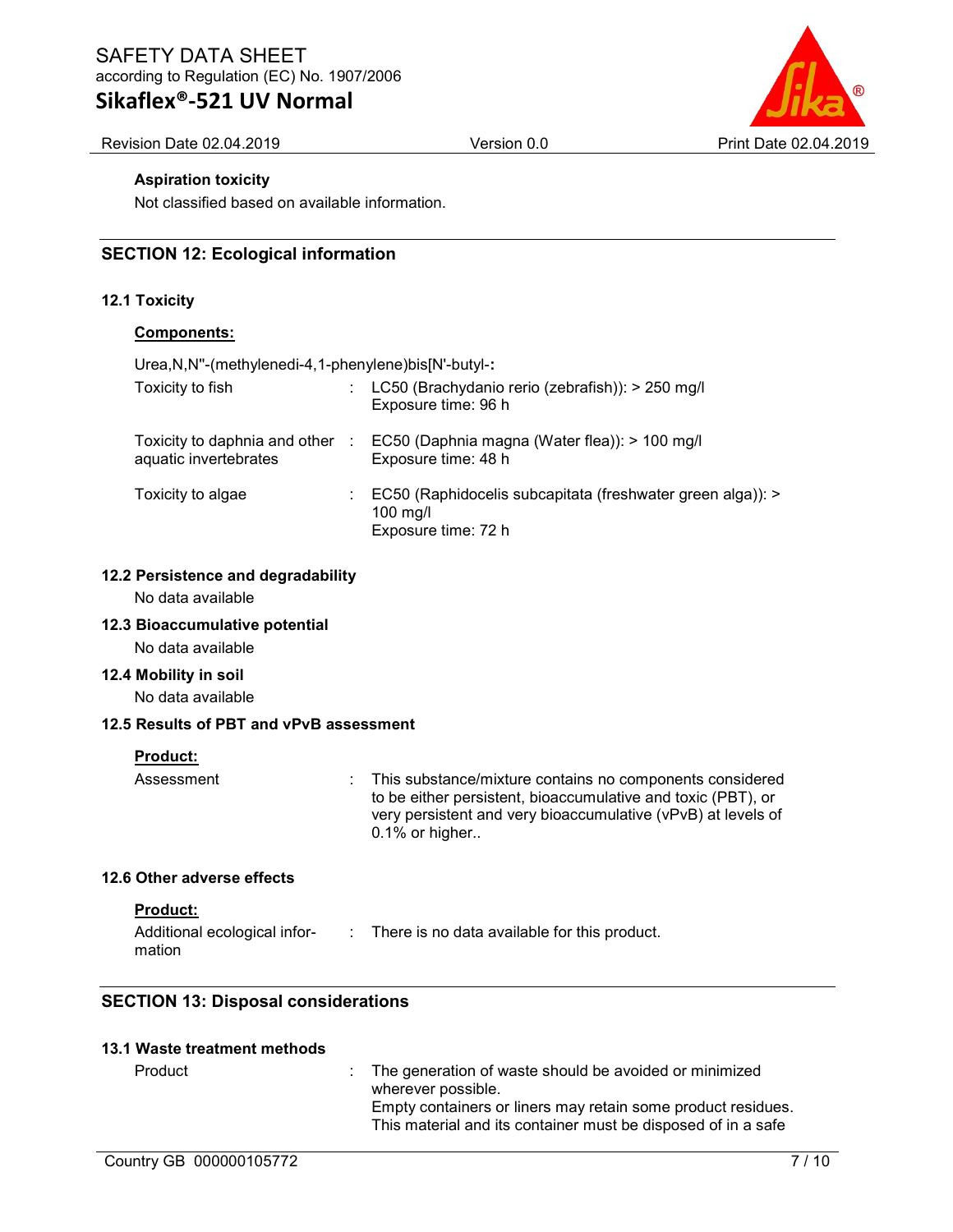### Sikaflex®-521 UV Normal

| <b>Revision Date 02.04.2019</b> | Version 0.0                                                                                                                                                                                                                                                                                                                                                                                                                                  | Print Date 02.04.2019 |
|---------------------------------|----------------------------------------------------------------------------------------------------------------------------------------------------------------------------------------------------------------------------------------------------------------------------------------------------------------------------------------------------------------------------------------------------------------------------------------------|-----------------------|
|                                 | way.<br>Dispose of surplus and non-recyclable products via a licensed<br>waste disposal contractor.<br>Disposal of this product, solutions and any by-products should<br>at all times comply with the requirements of environmental<br>protection and waste disposal legislation and any regional<br>local authority requirements.<br>Avoid dispersal of spilled material and runoff and contact with<br>soil, waterways, drains and sewers. |                       |
| European Waste Catalogue        | 08.04.10 waste adhesives and sealants other than those<br>mentioned in 08 04 09                                                                                                                                                                                                                                                                                                                                                              |                       |

#### SECTION 14: Transport information

#### 14.1 UN number

Not regulated as a dangerous good

#### 14.2 UN proper shipping name

Not regulated as a dangerous good

#### 14.3 Transport hazard class(es)

Not regulated as a dangerous good

#### 14.4 Packing group

Not regulated as a dangerous good

#### 14.5 Environmental hazards

Not regulated as a dangerous good

#### 14.6 Special precautions for user

Not applicable

#### 14.7 Transport in bulk according to Annex II of Marpol and the IBC Code

Not applicable for product as supplied.

#### SECTION 15: Regulatory information

#### 15.1 Safety, health and environmental regulations/legislation specific for the substance or mixture International Chemical Weapons Convention (CWC) Schedules of Toxic Chemicals and Precursors : Not applicable REACH - Candidate List of Substances of Very High Concern for Authorisation (Article 59). : None of the components are listed  $(=> 0.1 \%)$ . REACH - List of substances subject to authorisation (Annex XIV) : Not applicable Regulation (EC) No 1005/2009 on substances that deplete the ozone layer : Not applicable

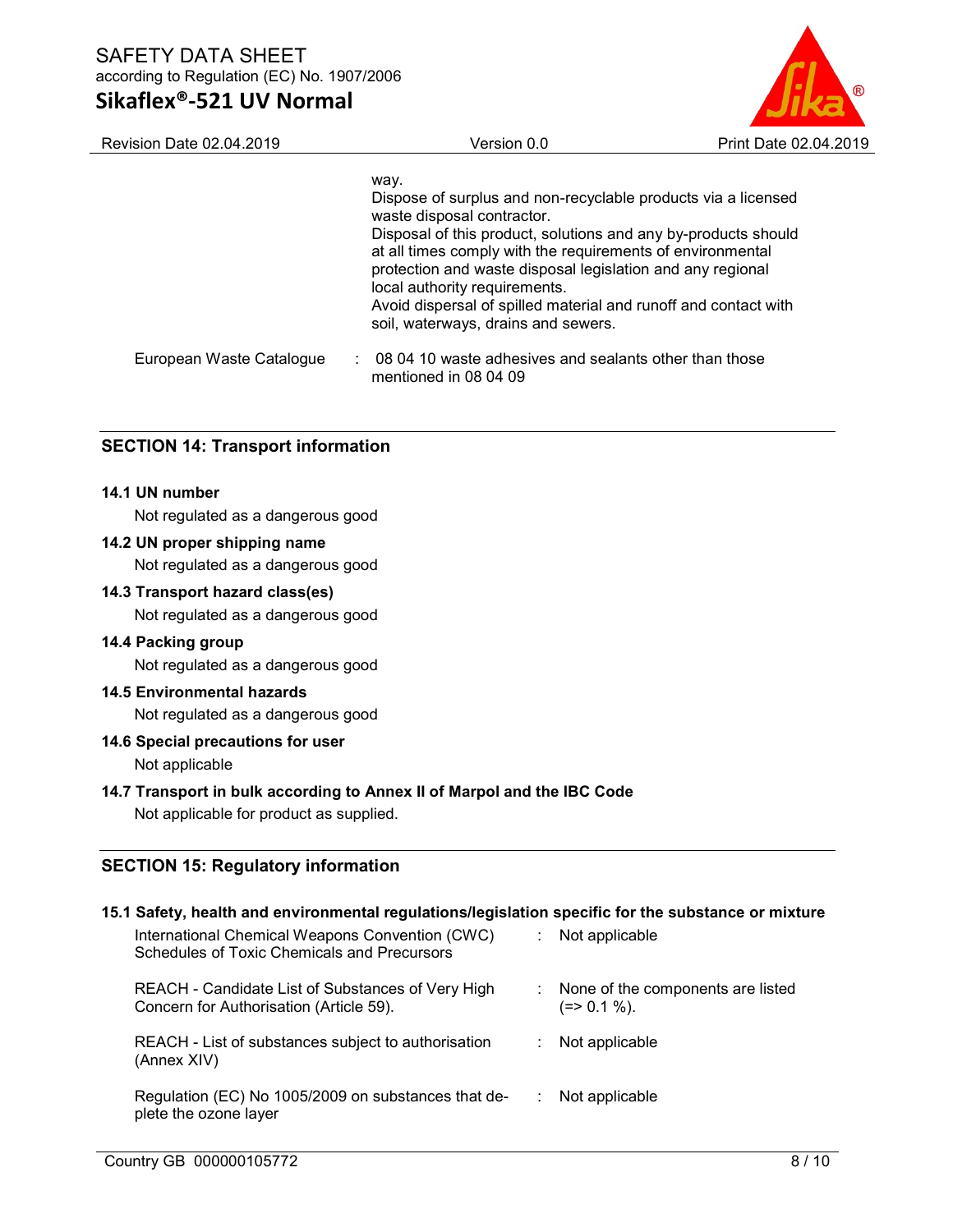### Sikaflex®-521 UV Normal



| <b>Revision Date 02.04.2019</b>                                                                                                        | Version 0.0                                                                                                                                                                                                       | Print Date 02.04.2019 |
|----------------------------------------------------------------------------------------------------------------------------------------|-------------------------------------------------------------------------------------------------------------------------------------------------------------------------------------------------------------------|-----------------------|
| Regulation (EC) No 850/2004 on persistent organic pol-<br>lutants                                                                      | Not applicable<br>÷                                                                                                                                                                                               |                       |
| Regulation (EC) No 649/2012 of the European Parlia-<br>ment and the Council concerning the export and import<br>of dangerous chemicals | Not applicable                                                                                                                                                                                                    |                       |
| <b>REACH Information:</b>                                                                                                              | All substances contained in our Products are<br>- registered by our upstream suppliers, and/or<br>- registered by us, and/or<br>- excluded from the regulation, and/or<br>- exempted from the registration.       |                       |
| jor-accident hazards involving dangerous substances.                                                                                   | Seveso III: Directive 2012/18/EU of the European Parliament and of the Council on the control of ma-<br>Not applicable                                                                                            |                       |
| Volatile organic compounds<br>÷                                                                                                        | Law on the incentive tax for volatile organic compounds<br>(VOCV)<br>Volatile organic compounds (VOC) content: 0,04 %<br>no VOC duties                                                                            |                       |
|                                                                                                                                        | Directive 2010/75/EU of 24 November 2010 on industrial<br>emissions (integrated pollution prevention and control)<br>Volatile organic compounds (VOC) content:<br>1,03 %, 14,4 g/l<br>VOC content excluding water |                       |
|                                                                                                                                        |                                                                                                                                                                                                                   |                       |

If other regulatory information applies that is not already provided elsewhere in the Safety Data Sheet, then it is described in this subsection.

Health, safety and environmental regulation/legislation specific for the substance or mixture: : Environmental Protection Act 1990 & Subsidiary Regulations Health and Safety at Work Act 1974 & Subsidiary Regulations Control of Substances Hazardous to Health Regulations (COSHH) May be subject to the Control of Major Accident Hazards Regulations (COMAH), and amendments.

### Other regulations:

Take note of Directive 92/85/EEC regarding maternity protection or stricter national regulations, where applicable.

### 15.2 Chemical safety assessment

No Chemical Safety Assessment has been carried out for this mixture by the supplier.

### SECTION 16: Other information

### Full text of H-Statements

H304 : May be fatal if swallowed and enters airways.